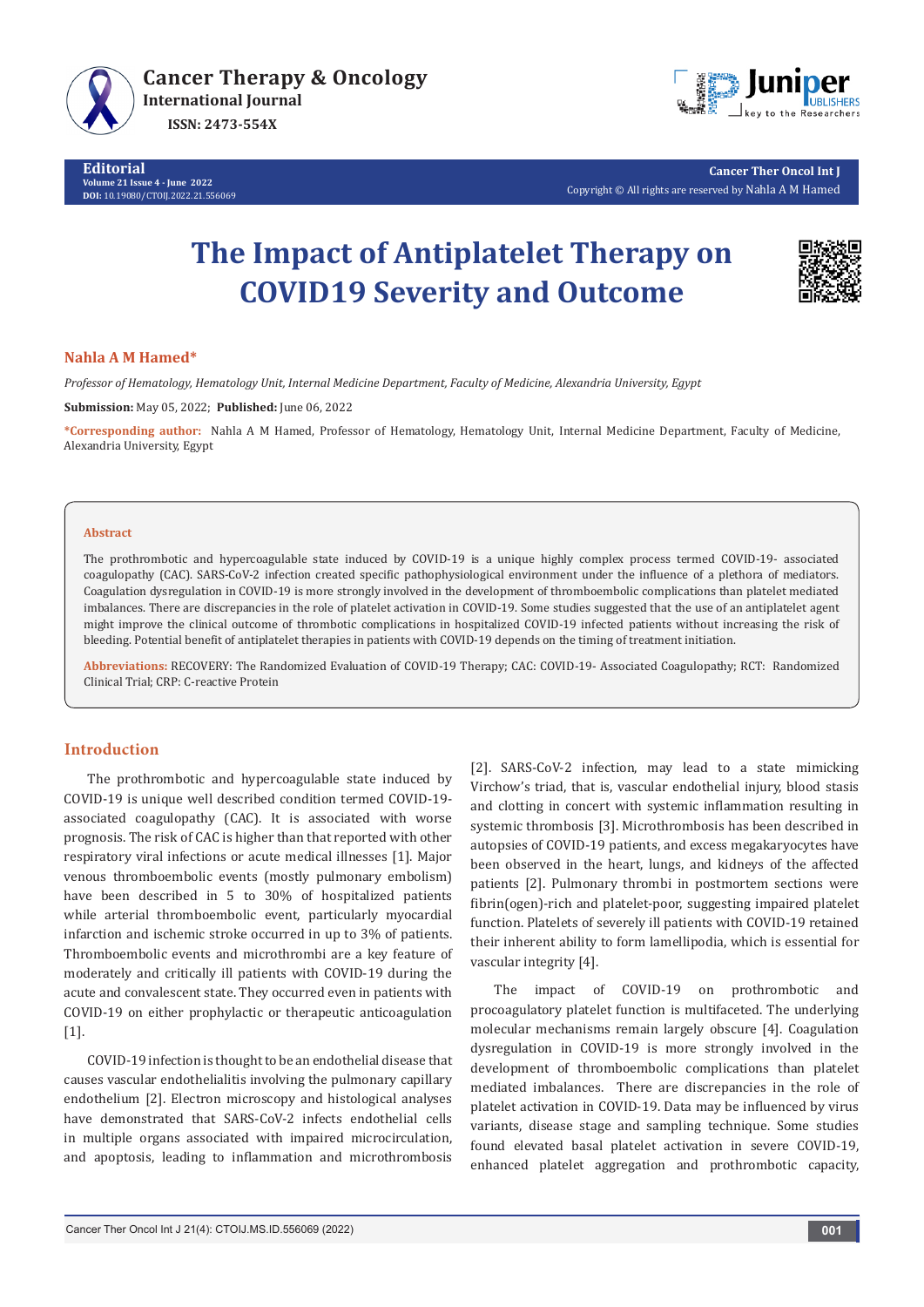whereas other studies suggested reduced capacity of platelets to respond to stimulation associated with platelet exhaustion [4].

# **The role of Antiplatelet Agents in Patients with CO-VID-19**

Although anticoagulants are associated with reduced mortality, the impact of antiplatelet therapy on COVID19 severity and outcome is less clear [4].

 $\triangleright$  In symptomatic outpatients with COVID-19, aspirin does not reduce major adverse cardiovascular or pulmonary events [2].

 $\triangleright$  Dual antiplatelet therapy improves hypoxemia [4].

 $\triangleright$  Aspirin administration reduces the risk for mechanical ventilation, ICU admission and mortality without increasing the bleeding risk in some studies [3].

 No protective effect of aspirin against adverse thrombotic events or mortality in other studies [4].

## **Results of research studies on antiplatelet therapy in patients with COVID-19**

Several small sample size studies demonstrated benefits of variable degree in the severity of ventilation abnormality and patient mortality in patients with COVID-19 who received aspirin. These studies are of limited value due to the small sample size, retrospective cohorts, heterogeneity in outcomes and the antiplatelet agent/s used [3]. The Randomized Evaluation of COVID-19 Therapy (RECOVERY) trial is a large RCT that explore aspirin efficacy in antiplatelet-naive hospitalized patients with moderate COVID-19 infection. It randomized 14 892 patients with COVID-19 (7351 on aspirin and 7541 on usual care). Patients already receiving antiplatelet therapy prior to hospitalization were excluded from the study. They observed small increase in the rate of patients discharged alive within 28 days, duration of hospitalization and bleeding risk (gastrointestinal hemorrhage, cerebral hemorrhage or blood transfusion) among patients who received aspirin [3]. There is also slight reduction in the rate of pulmonary embolism, but not deep vein thrombosis in these patients [2] while the risk of progressing to invasive mechanical ventilation or the 28-day mortality or death is not reduced [3]. The most benefit subgroups are those aged more than 60 years (61-80 years), and patients with comorbidities [2].

The HOPE-COVID-19 registry evaluated 730 patients with COVID-19 who received at least one antiplatelet agent. Concomitant anticoagulation was administered in 66% of the patients. The multivariate analysis revealed a lower mortality risk in patients receiving antiplatelet agents—principally aspirin. No difference in the use of invasive ventilation or in-hospital mortality or bleeding was identified between patients on antiplatelet drugs or not [3]. A research conducted in the School of Medicine at the University of Maryland on four hundred and twelve (412) patients showed that low dosage of aspirin (75-81 mg/day) was associated

with decreased mechanical ventilation, ICU admission, reduced lung injury, and in-hospital mortality in hospitalized patients with COVID-19. However, this trial was not a randomized, double-blind, placebo-controlled study [5].

# **The beneficial mechanisms of antithrombotic low-dose aspirin treatment**

The beneficial effects of low-dose aspirin treatment in prevention of both arterial and venous thrombotic events in severe COVID-19 is explained by several mechanisms: its inhibitory effect on cyclooxygenase (COX) which decreases IL-6 and C-reactive protein (CRP) production, inhibition of thromboxane (TX)-dependent platelet activation, prohibiting virus replication by suppressing prostaglandin E2 (PGE2) in macrophages and up-regulating the production of type I interferon [5], reduced formation of neutrophil extracellular traps [6] and acetylation of fibrinogen and acceleration of fibrinolysis [7]. These protective effects may be augmented in COVID19, where the procoagulant tendency is high, and endothelial cell dysfunction is common [5]. Aspirin's lung-protective effects in COVID-19 are thought to be related to reduced platelet-neutrophil aggregates in the lungs, anti-inflammatory properties, and increased lipoxin formation, which restores pulmonary endothelial cell function [5]. Aspirin could also reduce the incidence of cytokine storm in patients with COVID-19, through decrease of interleukin-6 (IL-6), CRP, and macrophage colony-stimulating factor production [5].

# **Timing of aspirin initiation in hospitalized patients with COVID-19**

Potential benefit of aspirin antithrombotic therapies in patients with COVID-19 depends on the timing of treatment initiation, especially if thrombi have already developed at the time of admission [1]. The 28-day in-hospital mortality and pulmonary embolism incidence were lower in patients who received early aspirin during the first day of hospitalization compared with those who did not receive early aspirin [2]. No evidence of heterogeneity in response based on symptoms duration, baseline disease severity, or background thrombotic prophylaxis regimen [1]. Early aspirin use was not associated with higher rates of hemorrhagic complications [2].

### **Other antiplatelet agents in patients with COVID-19**

a. P2Y12 inhibitor: Ticagrelor was the preferred P2Y12 inhibitor, but clopidogrel and prasugrel were also tried. P2Y12 inhibition in moderately ill patients with COVID-19 is of no more benefit to therapeutic doses of heparin. There is 3-fold increased risk of major bleeding without any reduction in thrombotic events in the P2Y12 trial [8].

b. Glycoprotein IIb/IIIa inhibitors (such as abciximab, eptifibatide, or tirofiban) could be more effective because they interfere with platelet aggregation via the fibrinogen bridge [8].